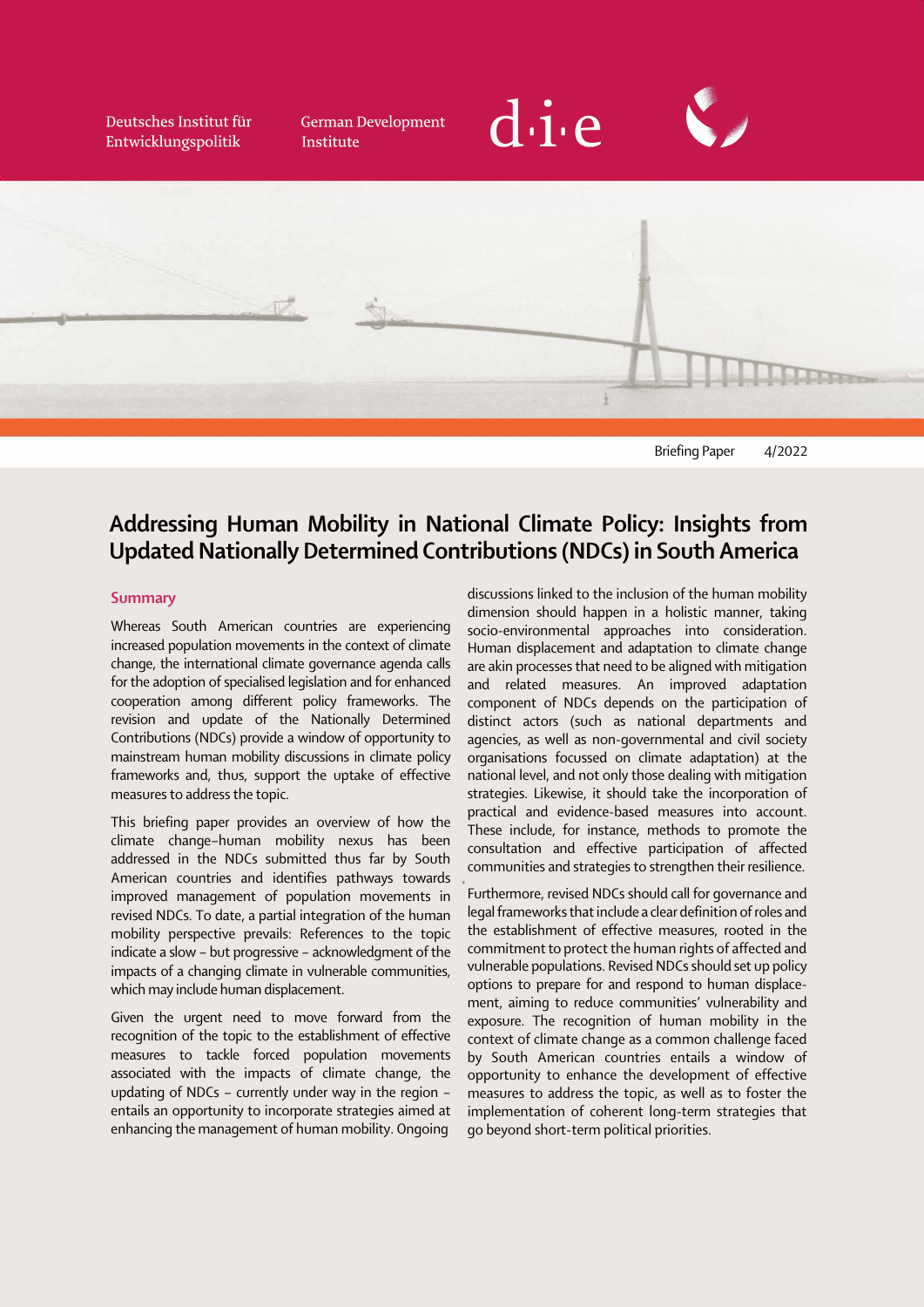#### Introduction

South America is increasingly affected by the impacts of climate change. Together with political instability, conflicts, population growth, urban sprawl, poverty, a lack of infrastructure and services, and extreme weather events, slowonset climate processes exacerbate the vulnerability of many people and often force them to move to other locations within the region. It is estimated that approximately 12.8 million people became internally displaced due to environmental and other climate-related disasters between 2008 and 2021 in South America (see Table 1) (Internal Displacement Monitoring Centre, 2022).

Notwithstanding, the climate change–human mobility nexus is very diverse: Under certain circumstances, migration might be considered as an adaptation strategy, for example when remittances serve to compensate for climate-induced losses. At the same time, vulnerable groups such as indigenous communities and people living in areas prone to disasters might be in danger of becoming "trapped", that is, not capable of moving. Based on that, general policy recommendations frequently include a stronger focus on the most vulnerable and a more comprehensive migration governance approach that cuts across different policy fields (Serraglio, Aleksandrova, & Schraven, 2021).

 $\ddot{\phantom{0}}$ For instance, in 2018, the United Nations Framework Convention on Climate Change (UNFCCC) Task Force on Displacement (TFD) recommended the integration of the topic into the formulation and implementation of NDCs. In short, the NDCs publicly set out what each member state of the UNFCCC planned to do as part of the Paris Agreement to contribute to the international effort of keeping the global temperature rise well below 2 degrees Celsius compared to pre-industrial levels – with a preference to limit it to 1.5 degrees. Moreover, the NDCs might also provide the basis for, inter alia, exploring new approaches for the enhanced management of migration, displacement and planned relocation processes in updated contributions. As countries are currently revising their NDCs, there is an opportunity to integrate the growing recognition of the topic at the global level into national policy frameworks.

The acknowledgment of the human mobility perspective in domestic climate policies is key not only to raising awareness of the need for managing the human impacts of climate change, but also for defining effective measures to address population movements in this context. Building upon an analysis of how South American countries have integrated the topic into their initial NDCs, this paper seeks to identify pathways towards the improved management of mobility patterns in the revised contributions, providing an opportunity for new approaches to address the issue.

#### i.  $\frac{1}{2}$ The climate change–human mobility nexus in the current South American NDCs

Mentions of human mobility in the first round of South American NDCs were generic: Only 4 out of 12 (see Table 1)

 $\ddot{\phantom{0}}$ countries integrated the topic into their official documents (Ecuador, Colombia, Suriname and Uruguay). When analysing the four documents, the lack of a common approach to the incorporation of the subject becomes evident. Whereas Ecuador calls for the development of policies and strategies to deal with temporary and/or permanent population movements associated with climate change, Colombia emphasises human displacements linked to conflicts and the increased pressure on natural resources as a result. Likewise, Suriname and Uruguay raise the issue of planned relocation processes. Thus, gaps can be identified from the analysis of available NDCs.

 $\ddot{\phantom{0}}$ ; J  $\ddot{\phantom{0}}$ *i) The lack of a clear framing of the climate change–human mobility nexus:* References to the topic do not specify whether they refer to internal or international population movements, whether they are temporary or permanent, or whether they are seasonal and/or circular forms of mobility. Similarly, despite identifying planned relocation as a possible adaptation strategy (e.g. National Resettlement Plan – Uruguay's NDC), the inclusion of detailed guidance, as well as the allocation of responsibilities and resources, are still needed. This lack of clarity may result from the current open debates on the matter at the international level, as well as from the absence of a specific agenda dealing with the climate change–human mobility nexus. The theme is usually presented in a cross-cutting manner in distinct policy frameworks, meaning that national climate and migration agendas often tend to address the subject in an independent manner, without common and harmonised coordination. For instance, progress has been made in acknowledging the climate change–human mobility nexus through the adoption of the Global Compact for Safe, Orderly and Regular Migration (GCM). The GCM calls for policy coherence and has become a milestone towards the integration of human mobility, environmental, disaster and climate change policy frameworks.

 $\vdots$ *ii) A focus on extreme events and disaster displacement:*  Mobility patterns are usually only addressed in the context of rapid-onset events such as hurricanes, flooding and landslides. There is little recognition of population movements associated with slow-onset processes – at most, these are related to sea level rise. As a result, attention is mostly given to displacement, leaving other modalities of the human mobility dimension – such as migration and planned relocation – behind. The limited attention given to slow-onset processes can be potentially related to the fact that their impacts take years or decades to be perceived and acknowledged.

 $\vdots$  $\overline{a}$ i i *iii) Limited acknowledgment of broader climate-related impacts:* Impact areas are mainly linked to economic losses caused by extreme weather events (e.g. damages to critical infrastructure, loss of income and/or livelihoods), with less attention being given to non-economic losses (e.g. cultural heritage, social cohesion, human mobility). The lack of data and comprehensive analysis hinders the possibility of planning holistic and long-term actions related to the human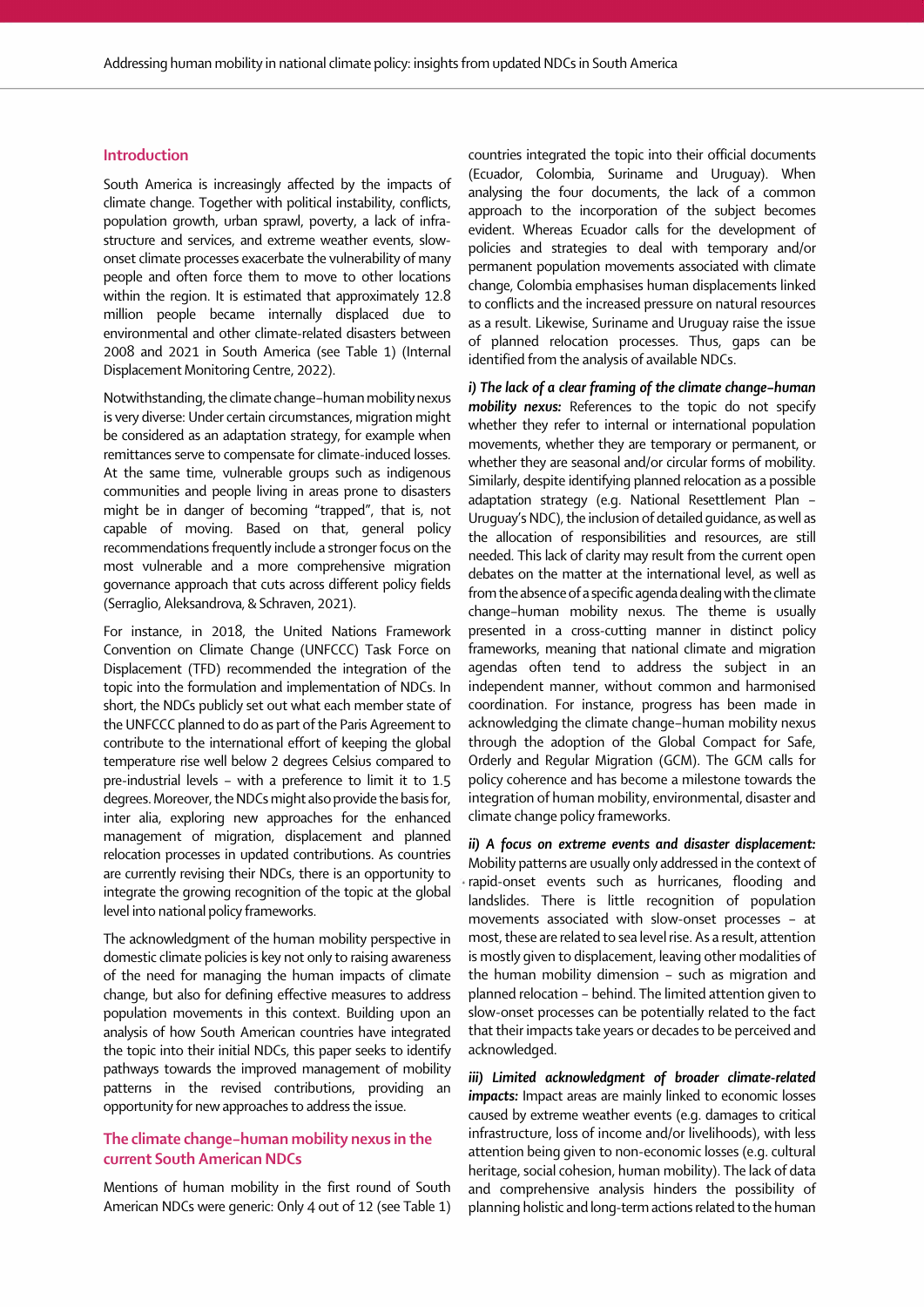mobility dimension. According to the latest report by the Intergovernmental Panel on Climate Change (IPCC) on climate change impacts and adaptation, this could lead to the prioritisation of short-sighted interventions that, in turn, result in adverse outcomes – what is known as "maladaptation". Such processes further deepen existing social inequalities and increase the vulnerability of those at risk of displacement (IPCC, 2022).

 j *iv) The lack of proactive measures and comprehensive management:* NDCs that have included the climate change– human mobility nexus focus mainly on reactive response measures rather than on managing population movements in advance. For instance, effective measures to prevent forced mobility patterns related to the impacts of a changing climate are non-existent to date.

| Table 1: Disaster internal displacement in South American<br>countries and overview of their NDCs |                                          |                                                  |                         |                                       |                         |                                              |
|---------------------------------------------------------------------------------------------------|------------------------------------------|--------------------------------------------------|-------------------------|---------------------------------------|-------------------------|----------------------------------------------|
|                                                                                                   | <b>Disaster</b>                          | <b>Disaster</b>                                  | <b>Initial NDCs</b>     |                                       | <b>Revised NDCs</b>     |                                              |
| Country                                                                                           | events<br>reported<br>$(2008 -$<br>2021) | internal<br>displace-<br>ment<br>(2008-<br>2021) | Sub-<br>mission<br>year | <b>Refers to</b><br>human<br>mobility | Sub-<br>mission<br>year | <b>Refers</b><br>to<br>human<br>mobilit<br>y |
| Argen-<br>tina                                                                                    | 98                                       | 159,900                                          | 2016                    | No                                    | 2020                    | Yes                                          |
| <b>Bolivia</b>                                                                                    | 45                                       | 430,700                                          | 2016                    | No                                    | 2022                    | Yes                                          |
| <b>Brazil</b>                                                                                     | 153                                      | 2,800,000                                        | 2016                    | No                                    | 2020                    | <b>No</b>                                    |
| Chile                                                                                             | 76                                       | 4,100,000                                        | 2017                    | No                                    | 2020                    | Yes                                          |
| Colombia                                                                                          | 525                                      | 3,600,000                                        | 2018                    | Yes                                   | 2020                    | Yes                                          |
| Ecuador                                                                                           | 56                                       | 333,700                                          | 2019                    | Yes                                   | Not yet<br>submitted    |                                              |
| Guyana                                                                                            | 6                                        | 579                                              | 2016                    | No                                    | Not yet<br>submitted    |                                              |
| Paraguay                                                                                          | 19                                       | 376,300                                          | 2016                    | <b>No</b>                             | 2021                    | Yes                                          |
| Peru                                                                                              | 194                                      | 674,300                                          | 2016                    | No                                    | 2020                    | No                                           |
| Suriname                                                                                          | 3                                        | 12,800                                           | 2019                    | Yes                                   | 2019                    | Yes                                          |
| Uruguay                                                                                           | 32                                       | 73,500                                           | 2017                    | Yes                                   | Not yet<br>submitted    |                                              |
| Vene-<br>zuela                                                                                    | 20                                       | 222,100                                          | 2018                    | No                                    | 2021                    | No                                           |
| Source: Authors                                                                                   |                                          |                                                  |                         |                                       |                         |                                              |

As such, the analysis of the initial South American countries' NDCs reveals a marginal integration of the human mobility perspective into the national climate plans. Nonetheless, the uptake of the topic is a sign of increased awareness and a political will to manage the impacts of climate change in vulnerable populations, including those related to human mobility.

This increased awareness has been reflected in the revised NDCs. To date, six (out of nine) South American countries have referred to the subject in their updated NDCs (see Table 1). The updated NDCs of Argentina, Bolivia, Colombia, Paraguay and Suriname present general statements on the climate change–human mobility nexus. Chile's updated NDC acknowledges that the ability of local communities to respond to the impacts of climate change is key to reducing impacts associated with sudden-onset events, and it was announced that the government commits to producing

.<br>. guidelines on the effects of climate change in the phenomenon of human mobility.

 $\overline{a}$ Considering that the inclusion of the topic in the revised NDCs needs to be further promoted, the next section explores possible directions and presents policy recommendations for South American countries concerning the climate change– human mobility nexus in their adjusted NDCs.

#### i, Pathways towards improved management of human mobility in the context of climate and other environmental changes in revised NDCs

 $\overline{a}$  $\ddot{\phantom{0}}$ i  $\ddot{\phantom{0}}$ The advances seen in Chile's NDC constitute an important step towards the development of further knowledge on the dynamics revolving around the climate change–human mobility nexus. By committing to developing further guidance on the topic, the country facilitates the formulation of priority actions, as well as legal and policy procedures and data for decision-making. Building on the key step taken by Chile and on the lessons learnt from the initial South American countries' NDCs, recommendations can be drawn for South American countries to move forward in addressing the challenges related to climate-induced mobility.

 $\ddot{\phantom{0}}$  $\ddot{\phantom{0}}$ *i) The linkages between climate change and human mobility still need to be better understood in the region*. The recognition of migration, displacement and planned relocation as impacts of climate change should be coupled with a set of coherent domestic policy and legal frameworks with clear definitions and dispositions, as well as defined responsibilities aimed at protecting the human rights of vulnerable populations. The scope of NDCs notwithstanding, there is a need for national comprehensive legal frameworks that include specific guidelines related to the management of the different types of mobility, as well as mechanisms of interaction between institutions and policies. In this regard, national responses can be enabled by effective global governance arrangements such as the UNFCCC's TFD. Even though a stronger acknowledgment of the topic in the TFD's agenda is still needed (i.e. the interlinkages of human mobility with slow-onset processes and non-economic losses and damages; see Serdeczny, 2017), the implementation of its second phase and respective Plan of Action (since April 2019) can play a key role to this end.

 $\overline{a}$  $\ddot{\phantom{0}}$ *ii) It is critical that national climate plans such as the NDCs also address slow-onset processes and other dimensions of human mobility*, rather than just focus on extreme events and displacement. Slow-onset processes may act as a threat multiplier for other drivers of crisis and conflict. That is, they may turn into disaster prompted by a sudden-onset event, increasing the vulnerability of communities and ecosystems to climate change and possibly triggering a cascade of hazards – often prompting forced population movements.

i *iii*) The impacts of climate change need to be better *understood to encompass broader socio-environmental impacts.* Climate-risk assessments should be built upon the consultation and participation of affected people to